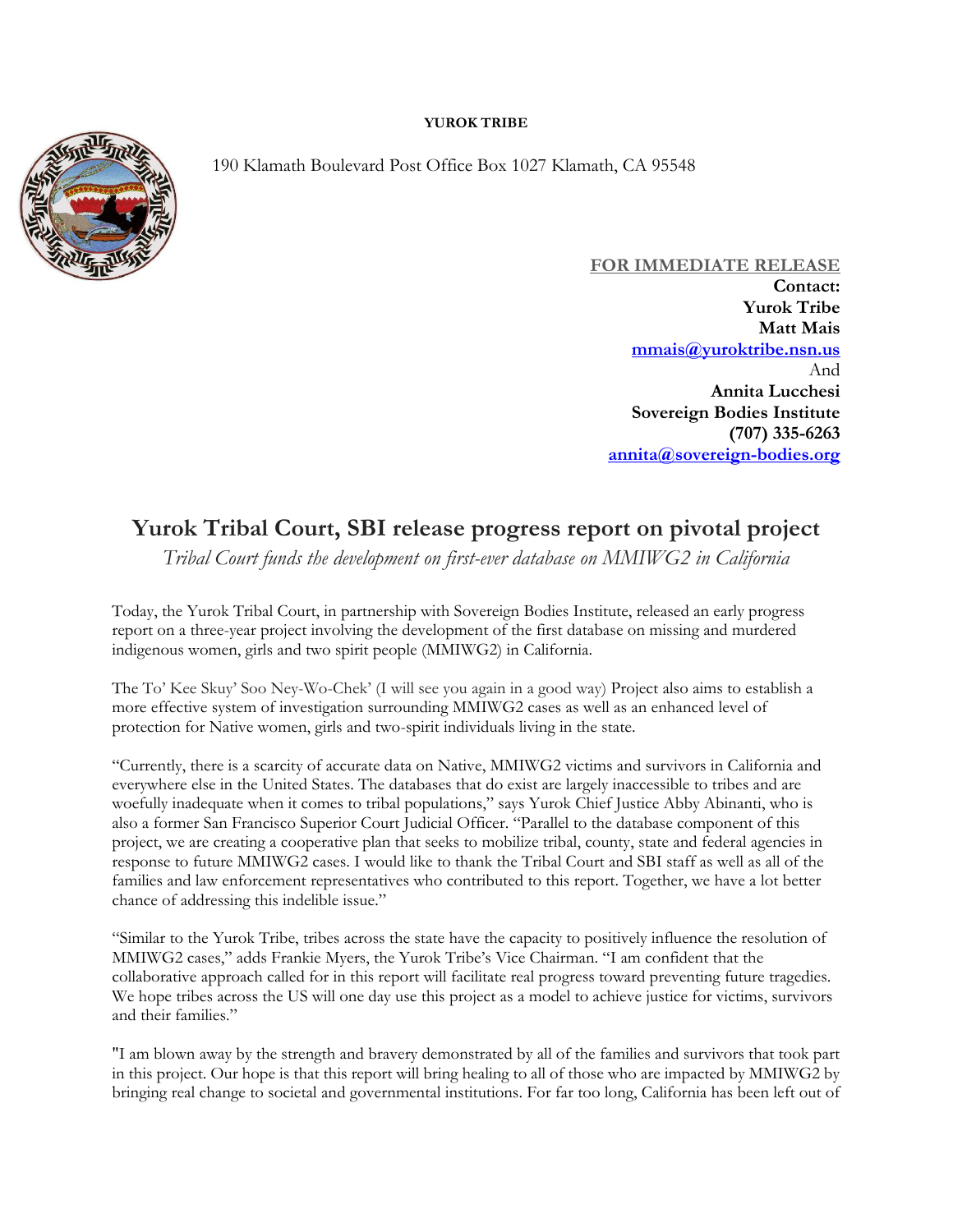the national MMIWG2 dialogue," explains Annita Lucchessi, the Executive Director of the Sovereign Bodies Institute. "This report is a call to action and a template for our communities. We know that innovation and resilience are skills within all Indigenous communities and it is those skills that will bring our relatives home."

Since the Gold Rush, tribes in California have lost countless women, girls and two-spirit individuals to violence. Most commonly, these crimes are perpetrated by non-Indians and away from tribal jurisdictions. These incidents impact every aspect of tribal communities, ranging from an increased need for services for survivors and their families to heightened strain on tribal law enforcement. The Yurok Tribal Court initiated the To' Kee Skuy' Soo Ney-Wo-Chek' Project to improve outcomes of MMIWG2 cases in the state and eventually the entire United States. There are more federally recognized tribes and tribal citizens in California than any other state.

The Yurok Tribal Court contracted with Sovereign Bodies Institute (SBI), a Native American-owned nonprofit research center dedicated to gender and sexual violence against Indigenous peoples, to collaboratively compile and analyze data on past and ongoing MMIWG2 incidents. This builds on over five years of work Sovereign Bodies Institute has done to build a MMIWG2 database spanning the Americas. SBI manages the much-needed database, which is available to tribes, Indigenous service providers, and other relevant stakeholders upon request. It will also assist Tribal, county, state and federal law enforcement agencies in recording and resolving cases.

Currently, a trio of databases track missing persons cases, including the federal government's National Missing and Unidentified Persons System (NamUs), which until recently, did not make victims' tribal affiliations accessible. The National Center for Missing and Exploited Children is similarly lacking as is the State of California's version of this digital tool. According to the SBI report, 62% of all missing Indigenous women, girls, and two-spirit people in the state are not documented in any of these data repositories.

Working with Yurok Tribal Court attorneys and administrative staff, SBI researchers, including Dr. Blythe George, a Yurok citizen who recently earned a Ph.D. from Harvard University's Sociology & Social Policy Program, have assembled and evaluated 165 MMIWG2 cases for this first-year report. The multidisciplinary team also interviewed numerous survivors and their families. With consent, their stories will be used to inform law enforcement, legislators and court officials as well as direct service providers and others about the many facets of this issue.

In addition to creating the comprehensive database, the project endeavors to introduce a formal protocol, integrating tribal, county and federal law enforcement resources into the response to MMIWG2 cases. The first recommendation is for local and federal law enforcement agencies to form cooperative agreements with their tribal counterparts. In conjunction with clarifying jurisdictional concerns up front, this will ensure that an adequate quantity of personnel is dedicated to these cases, 97 percent of which occur outside of tribal law enforcement jurisdictions.

The Yurok Tribal Police Department cross-deputization agreements with the Humboldt and Del Norte County Sheriffs' Offices are used as an example of positive working relationships among law enforcement agencies. The agreements authorize Yurok officers to enforce all state laws. These pacts are especially important in California and directly pertain to MMIWG2 because of Public Law 83-280. This antiquated piece of federal legislation applies in only nine states and confers jurisdiction over major crimes to non-tribal law enforcement. Since this bill was passed in 1953, it has severely limited the amount of federal funding available to expand tribal police departments.

There is also a need for state courts to strengthen relationships with tribal courts. Specifically, the report calls for an expansion of concurrent jurisdiction arrangements, such as the joint Family Wellness Courts led by Yurok Chief Justice Abinanti and the presiding judges of Del Norte (Judge Darren McElfresh) and Humboldt (Judge Joyce Hinrich) Counties. In the report, Chief Justice Abinanti suggests that state courts institute a